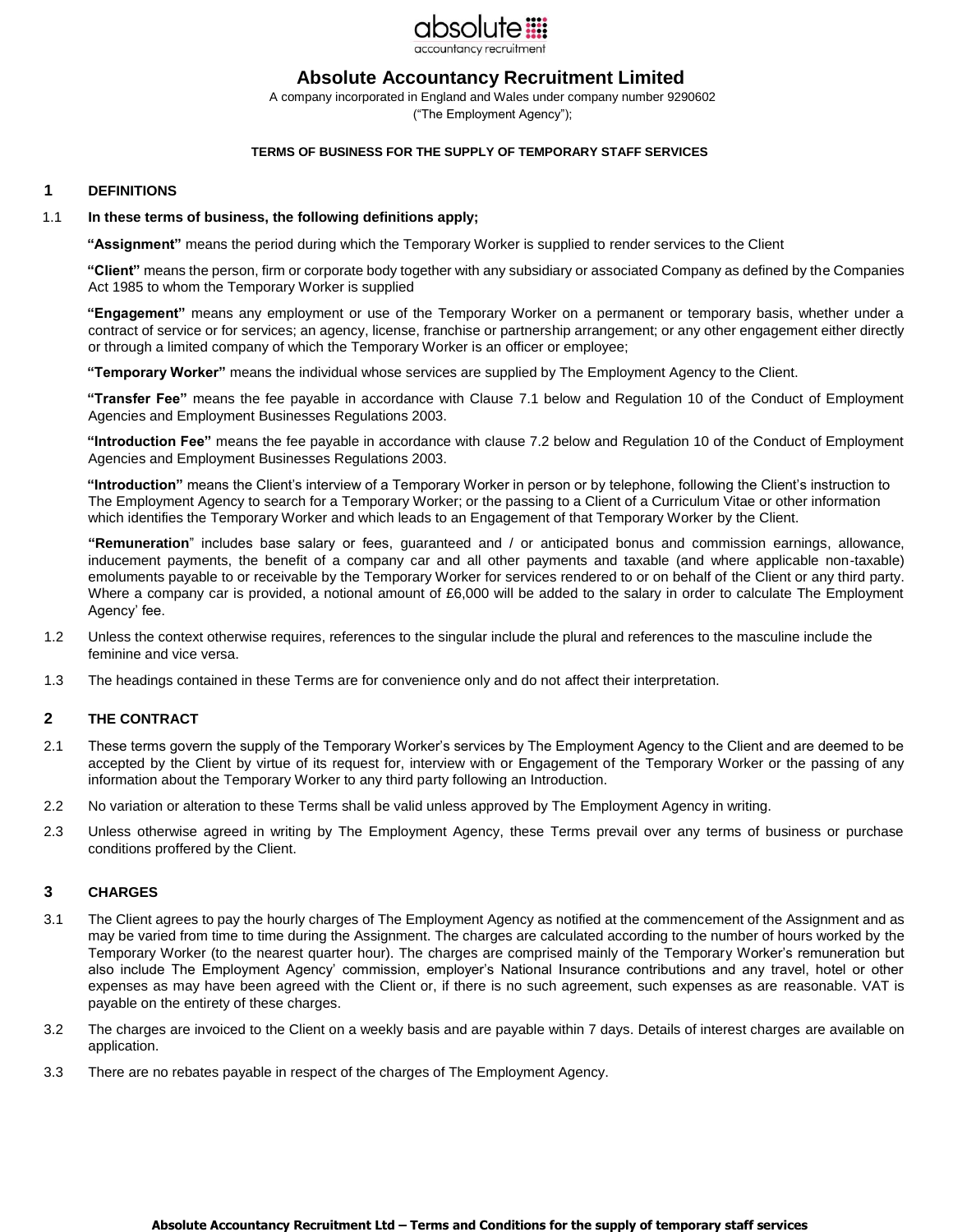

## **4 INFORMATION TO BE PROVIDED**

- 4.1 When making an introduction of a Temporary Worker to the Client The Employment Agency shall inform the Client of the identity of the Temporary Worker, that the Temporary Worker has the necessary or required experience, training, qualifications and any authorization required by law or a professional body to work in the Assignment; whether the Temporary Worker will be employed by The Employment Agency under a contract of service or apprenticeship or a contract for services; and that the Temporary Worker is willing to work in the Assignment.
- 4.2 Where such information is not given in paper form or by electronic means it shall be confirmed by such means by the end of the third business day (excluding Saturday and any public or Bank Holiday) following, save where the Temporary Worker is being introduced for an Assignment in the same position as one in which the Temporary Worker had previously been supplied within the previous five business days and such information has already been given to the Client, unless the Client requests that the information be resubmitted.

## **5 TIME SHEETS**

- **5.1** At the end of each week of an Assignment (or at the end of the Assignment where it is for a period of one week or less or is completed before the end of a week) the Client shall approve The Employment Agency' time sheet via the timesheet portal or email the employment agency verifying the number of hours worked by the Temporary Worker during that week.
- 5.2 Approval of the time sheet by the Client is confirmation of the number of hours worked. If the Client is unable to approve a time sheet produced for authentication by the Temporary Worker because the Client disputes the hours claimed, the Client shall inform The Employment Agency as soon as is reasonably practicable and shall co-operate fully and in a timely fashion with The Employment Agency to enable The Employment Agency to establish what hours, if any, were worked by the Temporary Worker. Failure to approve the time sheet does not absolve the Client's obligation to pay the charges in respect of the hours worked.
- 5.3 The Client shall not be entitled to decline to approve a timesheet on the basis that he is dissatisfied with the work of the Temporary Worker. In cases of unsuitable work, the Client should apply the provisions of clause 9.1 below.

## **6 REMUNERATION**

6.1 The Employment Agency assumes responsibility for payment of the Temporary Worker's remuneration and where appropriate, for the deduction and payment of National Insurance contributions and PAYE Income Tax applicable to the Temporary Worker.

## **7 TRANSFER AND INTRODUCTION FEES**

- 7.1 Transfer Fees where a worker has been supplied
- 7.1.1 In the event of the Engagement by the Client of a Temporary Worker supplied by The Employment Agency for an Assignment either (1) directly or (2) pursuant to being supplied by another employment business, during the Assignment or within whichever is the longer of either:
	- 14 weeks from the start of the first Assignment (each new Assignment where there has been a break of more than 42 days (6 weeks) since the end of a previous Assignment shall also be considered to be the 'first Assignment' for these purposes); or
	- 8 weeks from the day after the last day the Temporary Worker worked on the Assignment the Client shall be liable, subject to electing by giving 7 days' prior notice, to either:
	- a) **An extended period of hire** of the Temporary Worker being 26 weeks during which the Client shall pay the current hourly charge agreed pursuant to clause 3.1 for each hour the Temporary Worker is so employed or supplied; or
	- b) **A Transfer Fee** calculated on the full time annual equivalent remuneration as follows:
	- 20% + VAT of the annual (FTE) remuneration up to and including salaries of £34,999; or
	- 25% + VAT of salaries between £35,000 to £69,999; or
	- 30% + VAT of salaries £70,000 & above;

applicable during the first 12 months of the Engagement or, if the actual amount of the Remuneration is not known, the hourly charges agreed pursuant to clause 3.1 multiplied by 200. No refund of the Transfer Fee will be paid in the event that the Engagement subsequently terminates. VAT is payable in addition to any fee due. However, where the client does not give such notice before the Temporary Worker is engaged the parties agree that the Transfer

Fee shall be due.

- 7.2 Introduction Fees where a worker is introduced but not supplied
- 7.2.1 In the event that there is an Introduction of a Temporary Worker to the Client which does not result in the supply of that Temporary Worker by The Employment Agency to the Client, but which leads to an Engagement of the Temporary Worker by the Client either directly or pursuant to being supplied by another employment business within 6 months from the date of Introduction the Client shall be liable, subject to electing upon giving 7 days' notice, to either:
	- a) **A period of hire** of the Temporary Worker being 26 weeks during which the client shall pay the hourly charges agreed pursuant to clause 3.1 above for each hour the Temporary Worker is so employed or supplied; or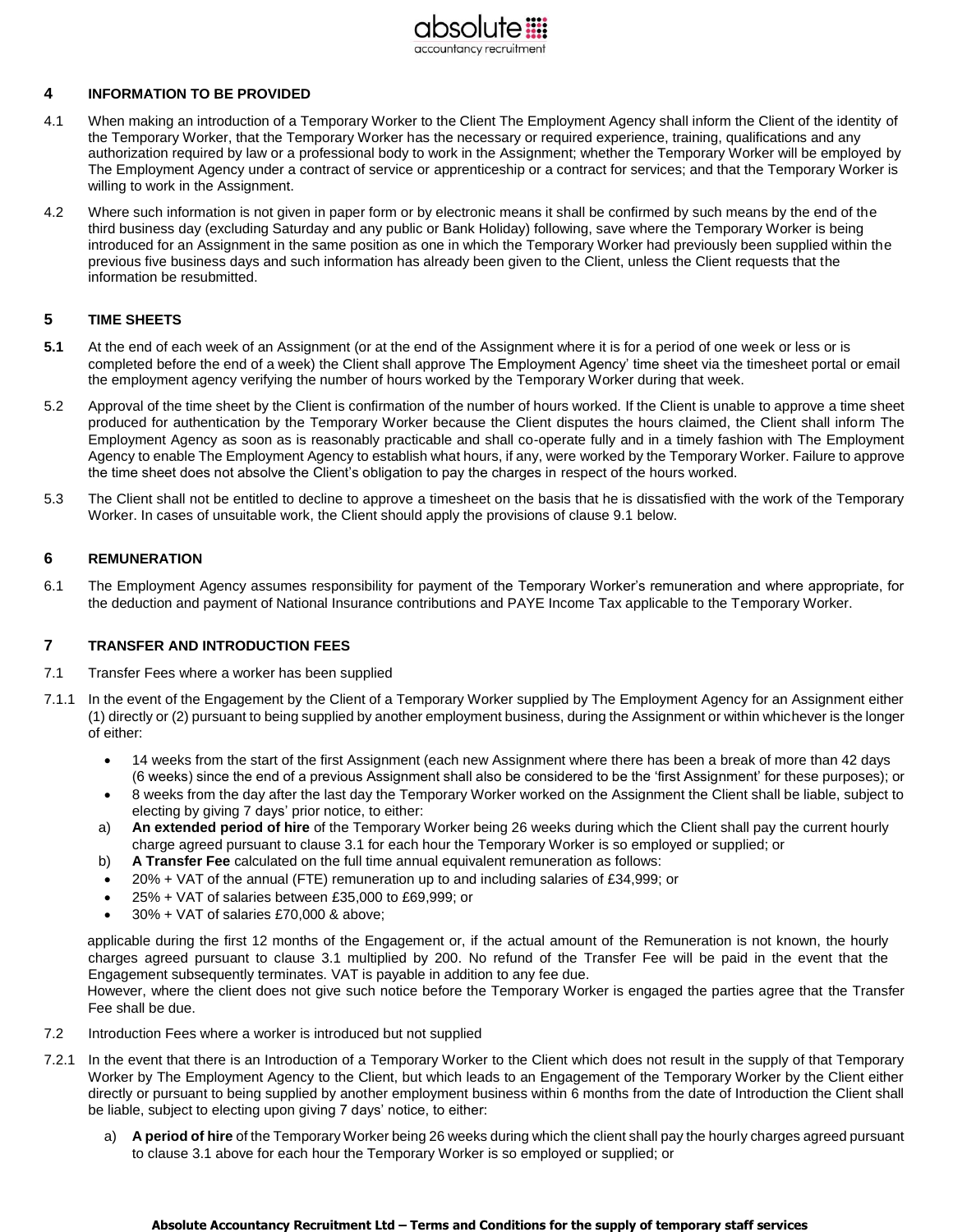

- b) **An Introduction Fee** calculated on the full time annual equivalent remuneration as follows:
	- 20% + VAT of the annual (FTE) remuneration up to and including salaries of £34,999; or
	- 25% + VAT of salaries between £35,000 to £69,999; or
	- 30% + VAT of salaries £70,000 & above;

applicable during the first 12 months of the Engagement or, if the actual amount of the Remuneration is not known, the hourly charges agreed pursuant to clause 3.1 multiplied by 200. No refund of the Introduction Fee will be paid in the event that the Engagement subsequently terminates. VAT is payable in addition to any fee due. However, where the client does not give such notice before the Temporary Worker is engaged the parties agree that the Transfer Fee shall be due.

- 7.3 Inability to supply during the period of hire
- 7.3.1 If the Client elects for a period of hire, as set out in clauses 7.1.1 (a) or 7.2.1 (a), but before the end of such period Engages the Temporary Worker supplied by The Employment Agency either directly or pursuant to being supplied by another employment business or the Temporary Worker chooses not to be supplied for the period of hire, the Transfer or Introduction Fee calculated in accordance with either 7.1(b) or 7.2(b) may be charged, reduced by such percentage to reflect any period of hire already undertaken by the Temporary Worker and paid for by the Client.
- 7.3.2 Where period(s) of absence due to illness or injury prevent the Temporary Worker from being employed or supplied for 4 or more days, which shall be qualifying days for the purposes of Statutory Sick Pay (SSP), during the period of hire as set out above, the period of hire shall be extended by a period equivalent to the total period of absence. Where The Employment Agency pays the Temporary Worker SSP during the period of hire an equivalent amount shall be charged to and be payable by the Client in addition to the charges agreed pursuant to clause 3.1.
- 7.4 Transfer Fees where there has been an Introduction to and Engagement by a Third Party
- 7.4.1 In the event that a Temporary Worker supplied to a Client is **introduced by the Client to a third party** which results in the Engagement of the Temporary Worker by the third party during the Assignment or within whichever is the longer of either:
	- 14 weeks from the start of the first Assignment (each new assignment where there has been a break of more than 42 days (6 weeks) since the end of the previous Assignment shall also be considered to be the 'first Assignment' for these purposes);
	- OR, 8 weeks from the day after the last day the Temporary Worker worked on the Assignment The Client shall be liable to pay a Transfer Fee calculated in accordance with clause 7.1.1 (b)
- 7.5 Introduction Fees where there has been an Introduction but no Supply resulting in an Engagement by a Third Party
- 7.5.1 In the event that there is an Introduction of a Temporary Worker to the Client which does not result in the supply of that Temporary Worker by The Employment Agency to the Client, **but the Temporary Worker is introduced by the Client to a third party** which results in the Engagement of the Temporary Worker by the third party within 6 months from the date of Introduction the Client shall be liable, to **an Introduction Fee** calculated in accordance with clause 7.2.1 (b)

## **8 LIABILITY**

- 8.1 Whilst every effort is made by The Employment Agency to give satisfaction to the Client by ensuring reasonable standards of skills, integrity and reliability from Temporary Workers and further to provide them in accordance with the Clients booking details, The Employment Agency is not liable for any loss, expense, damage or delay arising from any failure to provide any Temporary Worker for all or part of the period of booking or from the negligence, dishonesty, misconduct or lack of skill of the Temporary Worker. For the avoidance of doubt, The Employment Agency does not exclude liability for death or personal injury arising from its own negligence.
- 8.2 Temporary Workers are engaged by The Employment Agency under contracts for services. They are not the employees of The Employment Agency but are deemed to be under the supervision, direction and control of the Client from the time they report to take up duties and for the duration of the Assignment. The Client agrees to be responsible for all acts, errors or omissions of the Temporary Worker, whether wilful, negligent or otherwise as though he was on the payroll of the Client. The Client will also comply in all respects with all statutes including for the avoidance of doubt, The Working Time Regulations, by-laws, codes of practice and legal requirements to which the Client is ordinarily subject in respect of the Client's own staff (excluding the matters specifically mentioned in clause 6 above) including in particular the provision of adequate Employer's and Public Liability Insurance cover for the Temporary Worker during all assignments. The Client shall also advise the Employment Business of any special health and safety matters about which The Employment Agency is required to inform the Temporary Worker. The Client will assist The Employment Agency in complying with The Employment Agency's duties under the Working Time Regulations by supplying any relevant information about the Assignment requested by The Employment Agency and the client will not do anything to cause The Employment Agency to be in breach of its obligations under these Regulations. Where the client requires or may require the services of a Temporary Worker for more than 48 hours in any week, the Client must notify The Employment Agency of this requirement before the commencement of that week.
- 8.3 The Client shall indemnify and keep indemnified The Employment Agency against any costs, claims or liabilities incurred by The Employment Agency arising out of any Assignment or arising out of any noncompliance with clause 8.2 and/or as a result of any breach of these Terms by the Client.
- 8.4 The Client undertakes that it knows of no reason why it would be detrimental to the interests of the Temporary Worker to fill the Assignment.